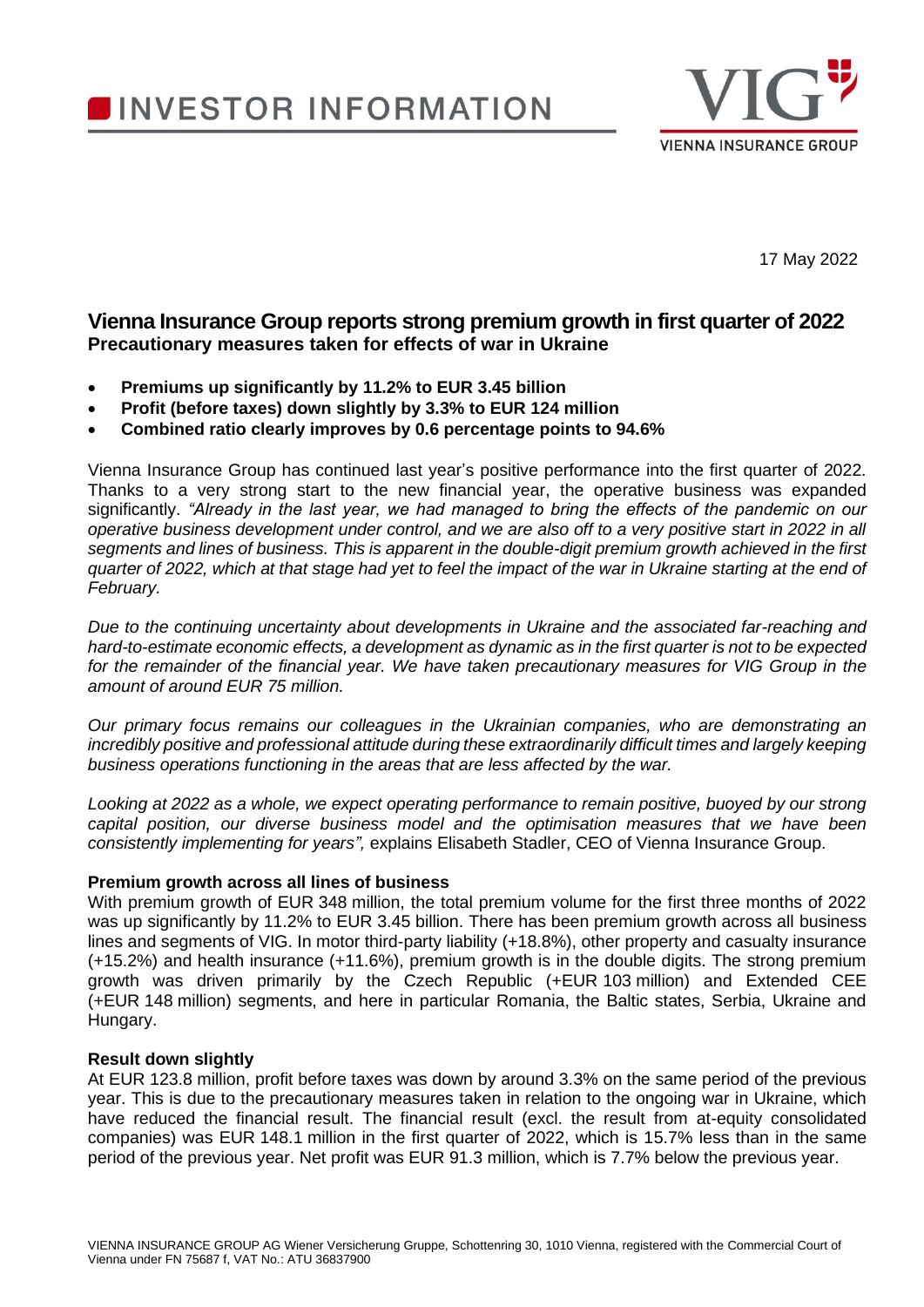## **Combined ratio significantly improved**

Lower cost as well as claims ratios led to a significant improvement in the combined ratio of 94.6% compared to the first quarter of 2021 (95.2%). The biggest improvements in the combined ratio were recorded in the Austria, Czech Republic and Extended CEE segments, and here in particular in Bulgaria and Romania.

VIG Group investments including cash and cash equivalents were EUR 36.1 billion as of 31 March 2022.

IR news and the results presentation are available at [www.vig.com/events](http://www.vig.com/events)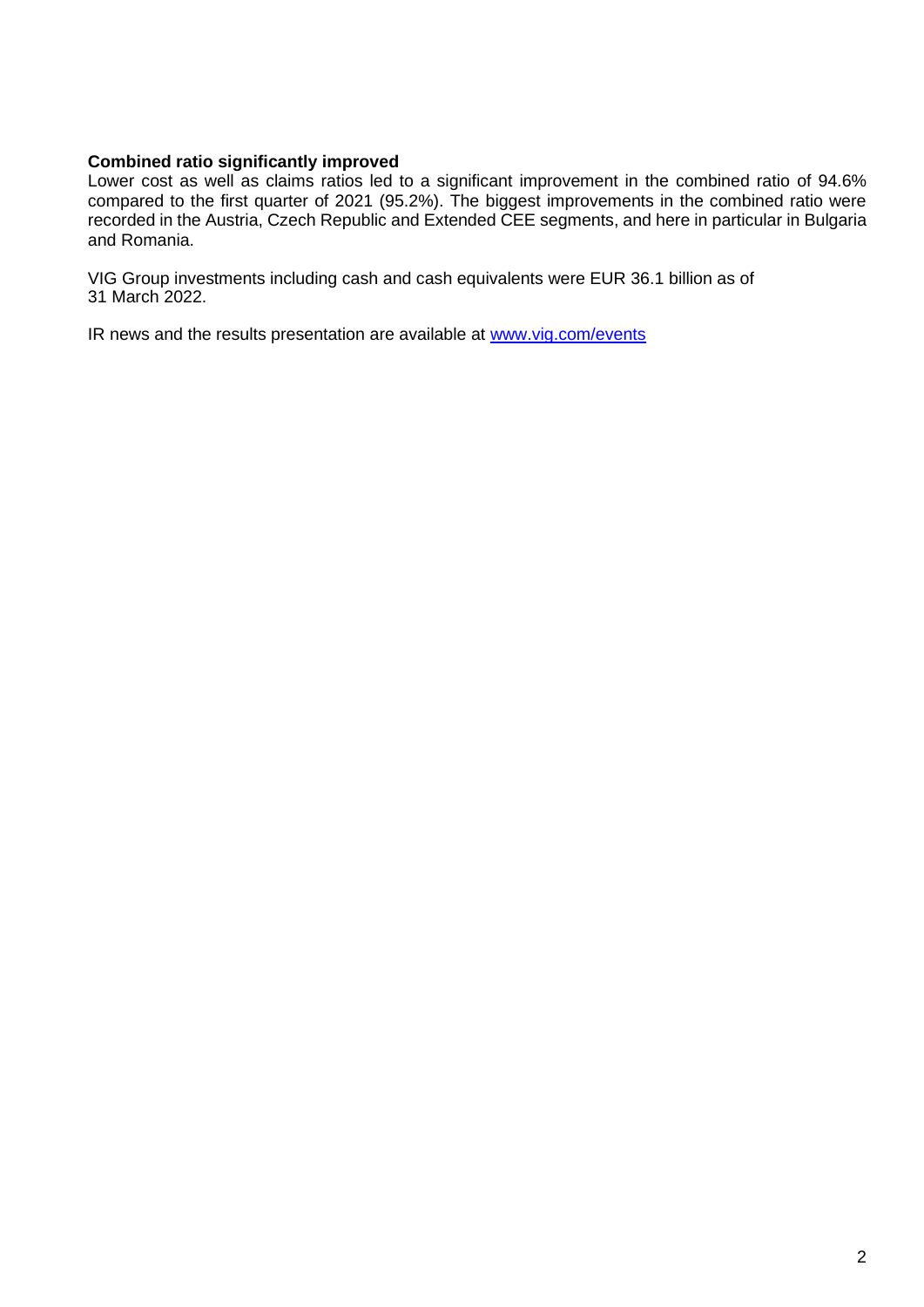## **Consolidated Income Statement (IFRS)**

| (in EUR mn)                                                                   | 3M 2022   | 3M 2021   | $+/-$ %   |
|-------------------------------------------------------------------------------|-----------|-----------|-----------|
| Gross premiums written                                                        | 3 4 5 4.7 | 3 106.8   | 11.2      |
| Net earned premiums                                                           | 2622.0    | 2416.3    | 8.5       |
| Financial result excl. result from shares in at equity consolidated companies | 148.1     | 175.8     | $-15.7$   |
| Result from shares in at equity consolidated companies                        | $-0.2$    | $-2.3$    | $-91.5$   |
| Other income                                                                  | 32.8      | 58.4      | $-43.9$   |
| Expenses for claims and insurance benefits                                    | $-1935.6$ | $-1822.6$ | 6.2       |
| Acquisition and administrative expenses                                       | $-675.3$  | $-627.6$  | 7.6       |
| Other expenses                                                                | $-68.1$   | $-70.1$   | $-2.9$    |
| <b>Business operating result</b>                                              | 123.8     | 128.0     | $-3.3$    |
| Adjustments                                                                   | 0.0       | 0.0       | n.a.      |
| <b>Result before taxes</b>                                                    | 123.8     | 128.0     | $-3.3$    |
| Taxes                                                                         | $-29.4$   | $-27.9$   | 5.5       |
| Result of the period                                                          | 94.3      | 100.1     | $-5.7$    |
| Non-controlling interests in the result of the period                         | $-3.0$    | $-11$     | >100      |
| Result of the period after taxes and non-controlling interests                | 91.3      | 99.0      | $-7.7$    |
| Earnings per share in EUR (annualized)                                        | 2.85      | 3.09      | $-7.7$    |
| Combined Ratio (net in %)                                                     | 94.6      | 95.2      | $-0.7$ pp |

## **Consolidated Balance Sheet (IFRS)**

| Assets (in EUR mn)                                     | 31.03.2022 31.12.2021 |         | $+/-$ % |
|--------------------------------------------------------|-----------------------|---------|---------|
| Intangible assets                                      | 1 751                 | . 744   | 04      |
| Right-of-Use Assets                                    | 173                   | 173     | $-0.3$  |
| Investments                                            | 33.589                | 34 810  | $-3.5$  |
| Investments of unit- and index-linked life insurance   | 8.027                 | 8 5 2 5 | $-5.9$  |
| Reinsurers' share in underwriting provisions           | 1 878                 | 565     | 20.0    |
| Receivables                                            | 2.201                 | 2067    | 6.5     |
| Tax receivables and advance payments out of income tax | 113                   | 135.    | $-16.5$ |
| Deferred tax assets                                    | 365                   | 311     | 174     |
| Other assets                                           | 428                   | 391     | 9.4     |
| Cash and cash equivalents                              | 2 5 2 6               | 2456    | 2.8     |
| <b>Total assets</b>                                    | 51 051                | 52 178  | $-2.2$  |

| Liabilities and shareholders' equity (in EUR mn)                  | 31.03.2022 31.12.2021 |        | $+1 - %$ |
|-------------------------------------------------------------------|-----------------------|--------|----------|
| Shareholders' equity                                              | 5 218                 | 5.598  | -6.8     |
| Subordinated liabilities                                          | 1 462                 | -461   | 0.0      |
| Underwriting provisions                                           | 32 302                | 32.546 | $-0.8$   |
| Underwriting provisions for unit- and index-linked life insurance | 7 700                 | 8 189  | -6.0     |
| Non-underwriting provisions                                       | 869                   | 890    | $-2.4$   |
| I iabilities                                                      | 3.042                 | 2.900  | 49       |
| Tax liabilities out of income tax                                 |                       | 243    | $-8.9$   |
| Deferred tax liabilities                                          | 105                   | 219.   | $-51.9$  |
| Other liabilities                                                 | 132                   | 131    | 0.6      |
| Total liabilities and shareholders' equity                        | 51 051                | 52 178 | $-2.2$   |